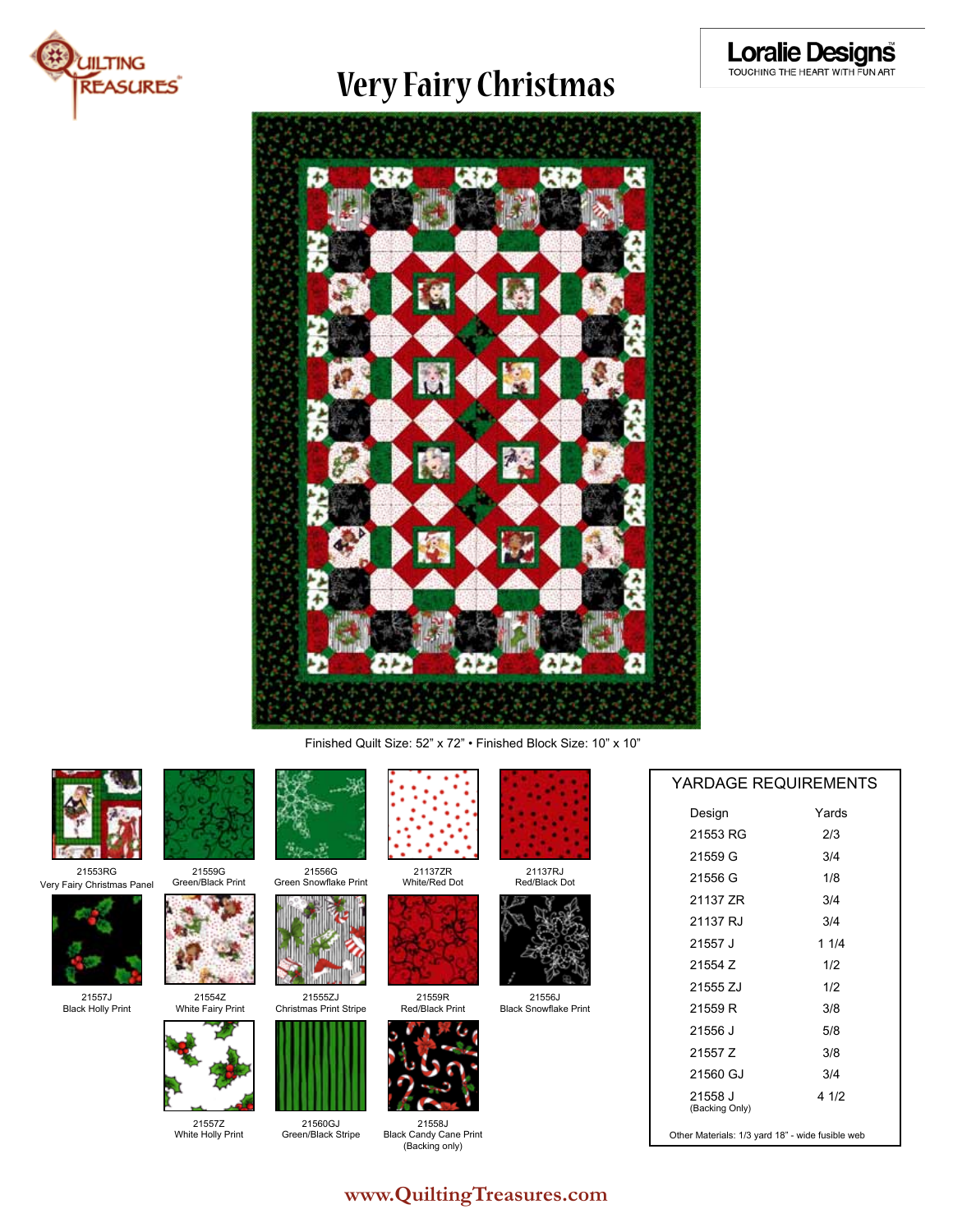

# **Very Fairy Christmas**

Designed By: Pat Harrison Finished Quilt Size: 52" x 72" Finished Block Size: 10" x 10"

#### CUTTING AND FABRIC PREPARATION:

Very Fairy Christmas Panel, 21553-RG

• 8 A squares 4" x 4" with a face centered in each square

Green/black print, 21559-G

- 4 strips 1 1/4" x 42"; cut into (16) 1 1/4" x 4" B strips and (16) 1 1/4" x 5 1/2" C strips
- $\cdot$  1 strip 3 3/8" x 42"; cut into (3) 3 3/8" squares, then cut in half diagonally to make 6 G triangles
- 2 strips 3" x 42"; cut into (12) 3" x 5 1/2" I rectangles
- 5 strips 1 1/2" x 42" for inner border
- Green snowflake print, 21556-G
	- 1 K strip 3" x 42"

#### White/red dot, 21137-ZR

- $\cdot$  2 strips 6 1/4" x 42"; cut into (8) 6 1/4" squares, then cut twice diagonally to make 32 D triangles
- 1 strip 3 3/8" x 42"; cut into (10) 3 3/8" squares, then cut in half diagonally to make 20 G triangles
- 2 strips 3" x 42"; cut into (28) 3" J squares

#### Red/black dot, 21337-RJ

- 2 strips 3 3/8" x 42"; cut into (16) 3 3/8" squares, then cut in half diagonally to make 32 E triangles
- 2 strips 6 1/4" x 42"; cut into (8) 6 1/4" squares, then cut twice diagonally to make 32 F triangles
- 1 K strip 2" x 42"
- Black holly print, 21557-J
	- $\cdot$  1 strip 3 3/8" x 42"; cut into (3) 3 3/8" squares, then cut in half diagonally to make 6 G triangles
	- 6 strips 5 1/2" x 42" for outer border
- White fairy print, 21554-Z
	- 8 H squares 5 1/2" x 5 1/2" with a fairy motif centered in each square

#### Christmas print stripe, 21555-ZJ

 • 8 H squares 5 1/2" x 5 1/2" with a Christmas motif centered in each square

#### Red/black print, 21559-R

- 3 strips 3" x 42"; cut into (20) 3" x 5 1/2" I rectangles
- Black snowflake print, 21556-J  $\cdot$  5 strips 3" x 42"; cut into (32) 3" x 5 1/2" I rectangles
- White holly print, 21557-Z • 3 strips 3" x 42"; cut into (36) 3" J squares
- Green/black stripe, 21560-GJ • 275" of 2 1/4"-wide bias strips for binding

Black candy cane print, 21558-J • 2 pieces 80" long for backing

#### CRISS-CROSS BLOCKS:

1. Sew a green B strip to opposite sides and a green C strip to the top and bottom of each A panel square. Press seams toward the strips.

2. Sew a red E triangle to the short sides of 16 white D triangles. Press seams toward the triangles.



Fig.

E **Ney** E D

Make 8

3. Sew a triangle unit to the top and bottom of each framed panel square to complete 8 block center rows. Press seams toward the framed panel squares.

4. Sew a white D triangle between 2 red F triangles and add a G triangle to each end as shown in Fig. 2 for fabric placement. Press seams toward the red F triangles. Make 16 block side rows total.



Make 2 Make 2

5. Referring to the quilt diagram, arrange the block side rows with the block center rows to make the 8 Criss-Cross blocks, paying careful attention to the placement of the G corner triangles. Sew the side rows to the center rows. Press seams toward the center rows to complete the blocks.

#### MAGIC CIRCLE BLOCKS:

1. Sew a red I rectangle to the top of 8 Christmas H squares. Sew a black I rectangle to the bottom of 4 units and a green I rectangle to the bottom of 4 units. Press seams toward the I rectangles to make 8 block center rows.



Make 4 Make 4

### **www.QuiltingTreasures.com**